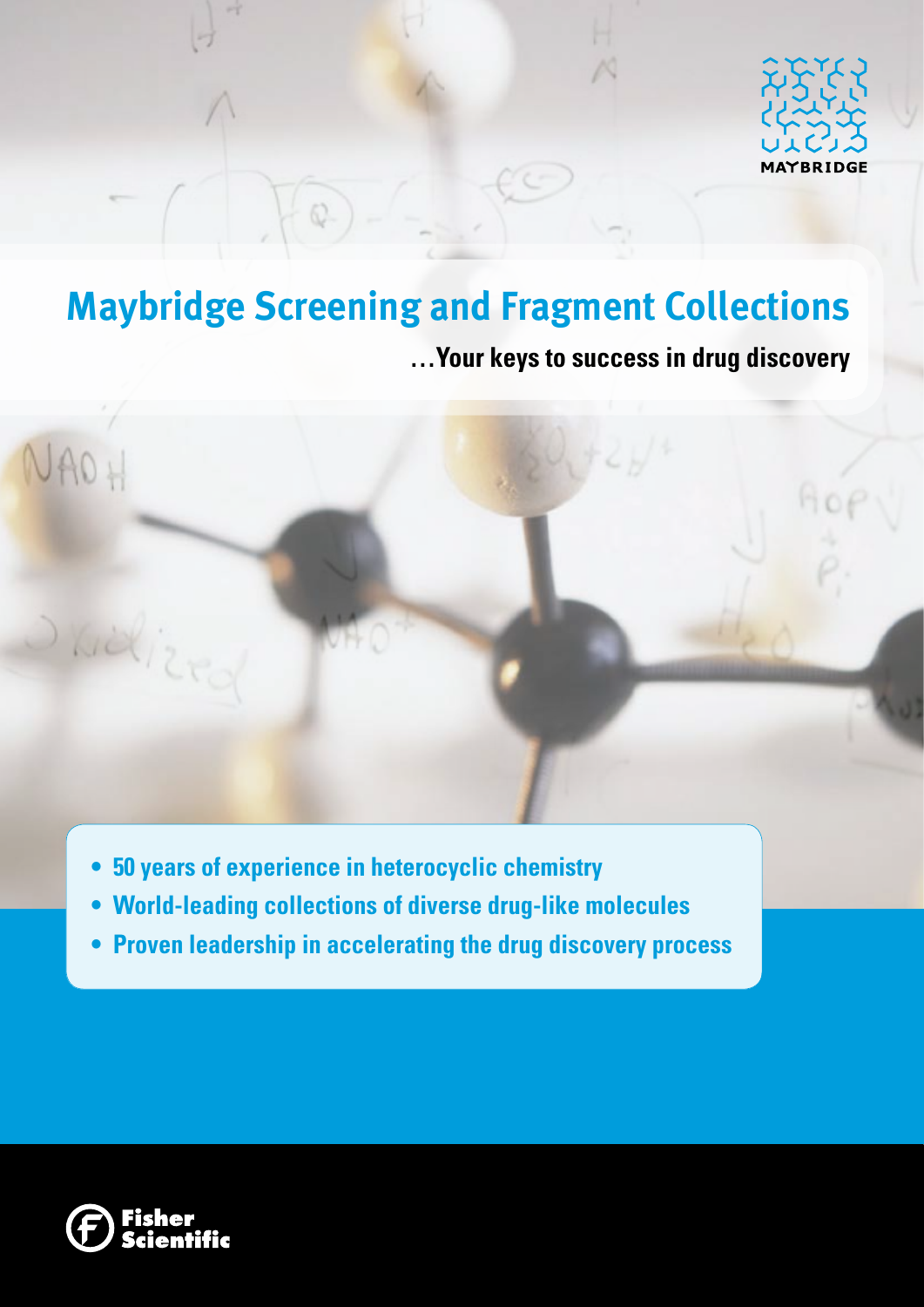# **Maybridge Screening and Fragment Collections**

# **Maybridge Screening Collection**

# **Our unique collection spans 55,000 diverse drug-like molecules and delivers a high "hit" rate in activity-based screening**

- Vast majority are novel compounds exclusive to our offering
- Most diverse collection in the industry
- Developed to the "Rule of Five" standard for high performance
- Strong pharmacophoric features ensure interaction with biological targets
- The Maybridge Screening Collection played a key role in development of promising new drugs: Sorafenib, Olaparib and Sunitinib

# *Our HitFinderTM sub-library accelerates drug lead identification*

- Premium collection of 14,400 compounds available off the shelf
- Ready to ship as dry films in 96- or 384-well plates for ease of use and storage
- Larger quantities available for lead optimization



# **Maybridge Fragment Collection**

**We offer 30,000 chemical fragments as well as world-leading pre-selected libraries to accelerate structure-based lead identification**

# *The Maybridge Ro3 Fragment library delivers success*

- 1,000 drug-like molecules with strong pharmacophoric features and superior ADME properties
- High structural diversity
- With linker friendly groups to quickly build hits into larger lead compounds
- Fully complies with the "Rule of Three" standard for high performance
- Guaranteed solubility (in aqueous DMSO mixture)
- **• Ready to use:** custom weighed, in vials or loose well plates, with larger quantities available for lead optimization

## *Other specialty fragment libraries include:*

### **The Maybridge Bromo-Fragment Collection**

More than 1,500 bromine containing fragments for X-ray based fragment screening

#### **The Maybridge Fluoro-Fragment Collection**

More than 5,300 fluorine containing fragments ideal for 19F NMR based fragment screening

### **The Maybridge Pre-Fragment Collection**

A valuable source of reactive "pre-fragments" for synthesising your own fragments or evolving your hits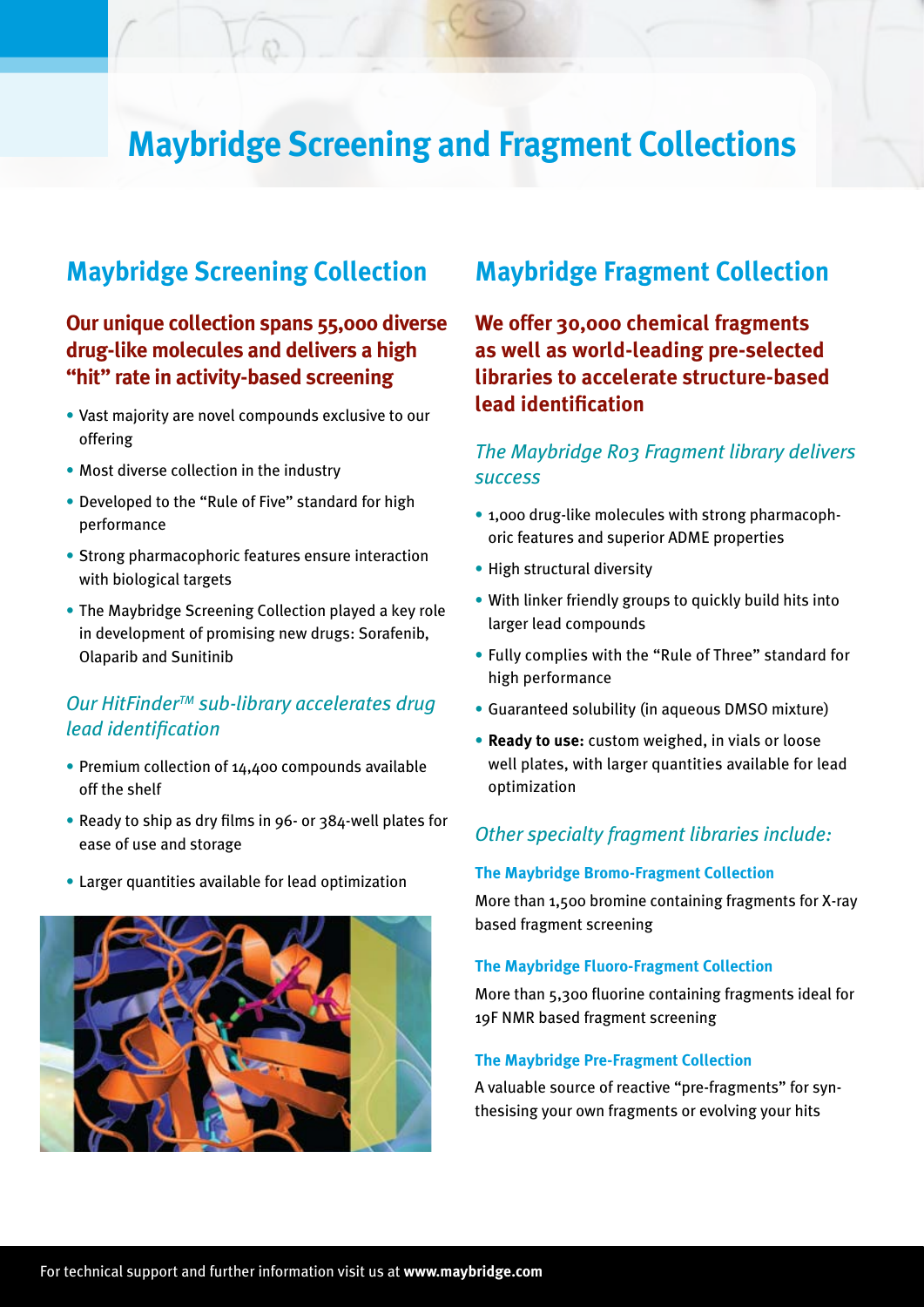# **Maybridge Collections Offer...**

# **Proven Success**





# **Superior quality**

- All compounds developed through our expertise in heterocyclic chemistry, with high purity (>95%)
- Compounds are stored as solids to avoid deterioration

# **Complete convenience**

- Customized accurate weighing
- Flexible formatting
- Immediate availability
- Structures and physicochemical data are available for download at www.maybridge.com

# **Exclusive Products**

### *CC61114*

(6,7-dihydro-4H-thieno-[3,2-c]pyran-4-ylmethyl)amine



## *CC40901*

4-methyl-4H-thieno[3,2-b]-pyrrole-5-carboxylic acid



# *Thermo Scientific Multidrop Combi nL*



**1... and many more!** Stay in touch with developments in Maybridge collections and libraries, register at www.maybridge.com